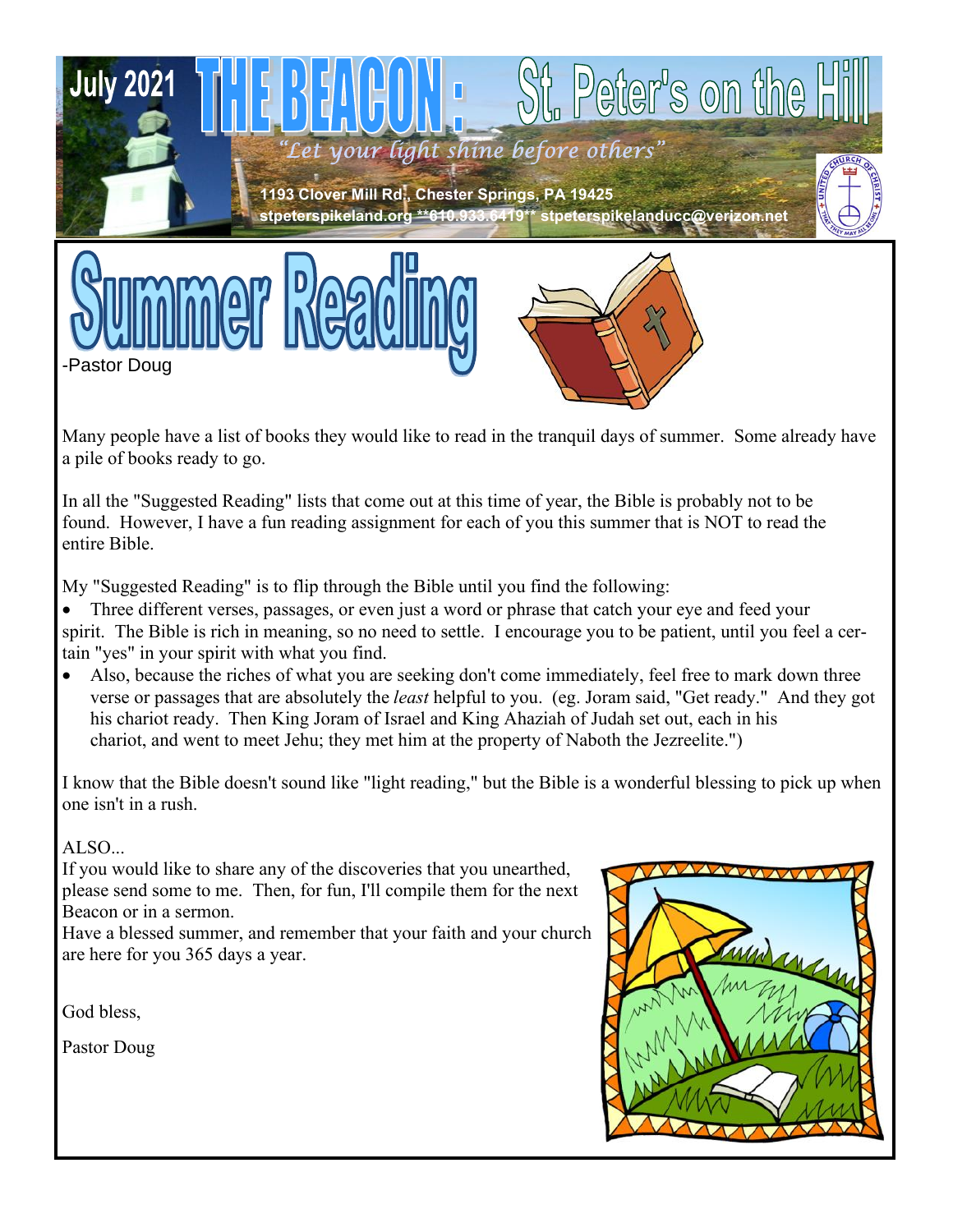

## **IMPORTANT**

Many of you have logged in to your on-line directory account. Thank you for taking the time to update your information and add your photos.

This on-line directory is a very helpful tool for our members to stay in touch and also help place faces with names. *If you have not updated and added your photo yet, and need help with this process, please contact Jill Cook in the church office and she can help you. This photo can be formal or informal.*

We would like to make paper copies of the directory available eventually, and will need correct information and photos. If you need help logging on, please contact Jill right away.

# Bridge Group

For the months of May and June, we were happy to host the CPC Bridge Group.

The group expressed their deep appreciation and gratitude to Wayne Freese and the church for securing a place to play.

Note: The CPC Bridge Group generously donated \$300 to Good Samaritan Services in appreciation of their time here.





## **Thank You**

Thank you to Wayne Freese and Mark Myers for installing our new cemetery sign.

# **Sewing Circle**

The St. Peter's Sewing Circle met for the first time since March of 2020 on Wednesday June 16th.

It was bittersweet since we lost four members during the pandemic, Nancy Smith, Joan Fink, Gail Wetzel and Ellie Wagner. These ladies and their helpful hands and minds will be missed. But good news too, we welcomed three new members at our meeting! Gail Raichle, Wendy Sherman and Gayanne Loring. We enjoyed getting to know these ladies during fellowship time, lunch and planning our year ahead.

Our next meeting is Wednesday July 14th and we have a lunch planned for Wednesday August 11th at the Chadwick Restaurant in Audubon. Feel free to join our fantastic group on the second Wednesday of the month!



#### **In Other Sewing Circle News……..**

The Pickering Valley Guild will have it's first meeting in 2021 at St. Peter's with Virginia Garber as their new president. Congratulations to Virginia!

## **Thank You From the Wise Family**



Tekie Wise and her family would like to thank everyone for their birthday wishes and cards that helped celebrate her 90th birthday in May!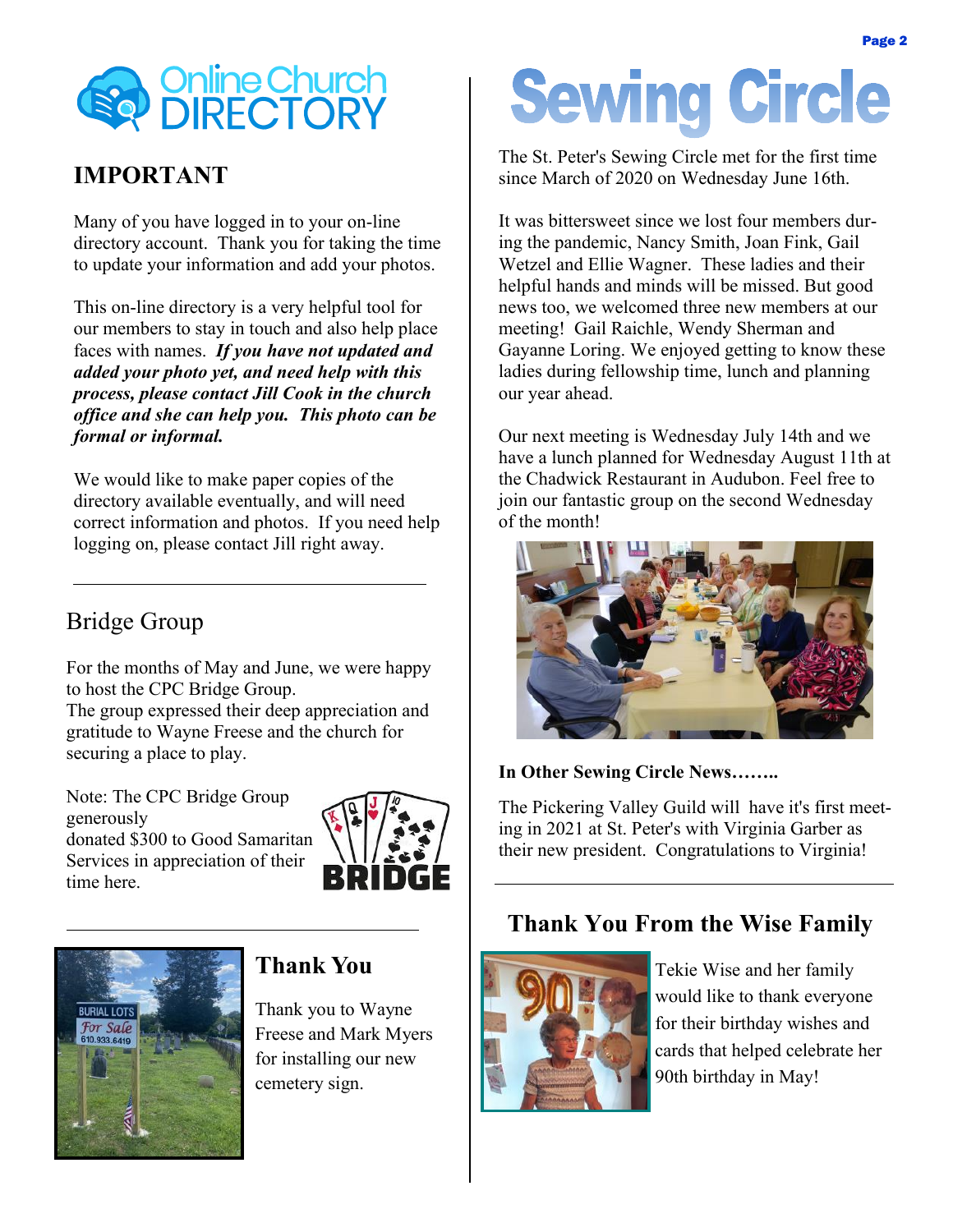# **July Birthdays**

| Dottie Raichle          | 7/1  |
|-------------------------|------|
| Charlotte Wookey        | 7/1  |
| Adam Gingrich           | 7/3  |
| Catie D'Aleo (Zaro)     | 7/3  |
| <b>Ben Campbell</b>     | 7/4  |
| Emily Hackman           | 7/5  |
| <b>Bette Miller</b>     | 7/5  |
| <b>Tate Yeakle</b>      | 7/5  |
| David Cagliola          | 7/6  |
| Dale Reichenbach        | 7/7  |
| Peter Warner            | 7/7  |
| Lauren Carnevale        | 7/7  |
| <b>McKendred Nance</b>  | 7/8  |
| Kyle Cheney             | 7/8  |
| Deborah Wetty           | 7/13 |
| Matt Smiley             | 7/14 |
| Greg Wheelan            | 7/15 |
| Tom Raichle Jr.         | 7/15 |
| <b>Beth Smiley</b>      | 7/16 |
| Albert Wachsmuth        | 7/17 |
| Maureen Wookey          | 7/17 |
| <b>Barbara Shivers</b>  | 7/20 |
| Janene Osborne          | 7/21 |
| Micki Menkins           | 7/23 |
| <b>Timothy Mansmann</b> | 7/23 |
| Michael Dick            | 7/24 |
| Alyssa Menkins          | 7/25 |
| Ted Morgan              | 7/26 |
| Kourtney Kelly          | 7/27 |
| Julia Barry             | 7/27 |
| Cashel McCarthy         | 7/30 |
| Rich Romano             | 7/30 |
| Cindy Maguire           | 7/31 |
|                         |      |



## **Wedding Anniversaries**

Andrea and Laura Dick 7/5 Paul and Lee Ann Michener 7/11 Fred and Maureen Wookey 7/11 Gus and Jan Orr 7/13 Tom and Lisa Wilson 7/22 Edward and Renae Bierer 7/22



Congratulations to Andrew Wookey who achieved the rank of Eagle as Troop 597's 78th Eagle Scout.



# **Kat's 10 Year Anniversary**

On June 13th, St. Peter's celebrated the 10 year anniversary of our Music Director, Kat Bowman. Pastor Doug, on behalf of the congregation, thanked her for gifting the church with her musical talents.



# **A Hawaiian Sunday**

On Sunday, June 20th, Charlotte Wookey, and Dick and Wendy Sherman brought the sound of the islands to our worship service. We thank them for such a joyous morning.

# **New Garden**

Thank you to the following people for helping with the new plantings in front of the Christian Education building: Scott, Chris and Tim Maguire, Doug Yeakle and Wayne Freese. A special thank you to Kathy Krasley and Diane Yeakle for overseeing the project.



## **Passing**



Sylvia Lawson passed away peacefully at home at the age of 93 on June 7th. The family is currently making arrangements for a future service. Please keep Sylvia's family and friends in your thoughts and prayers.